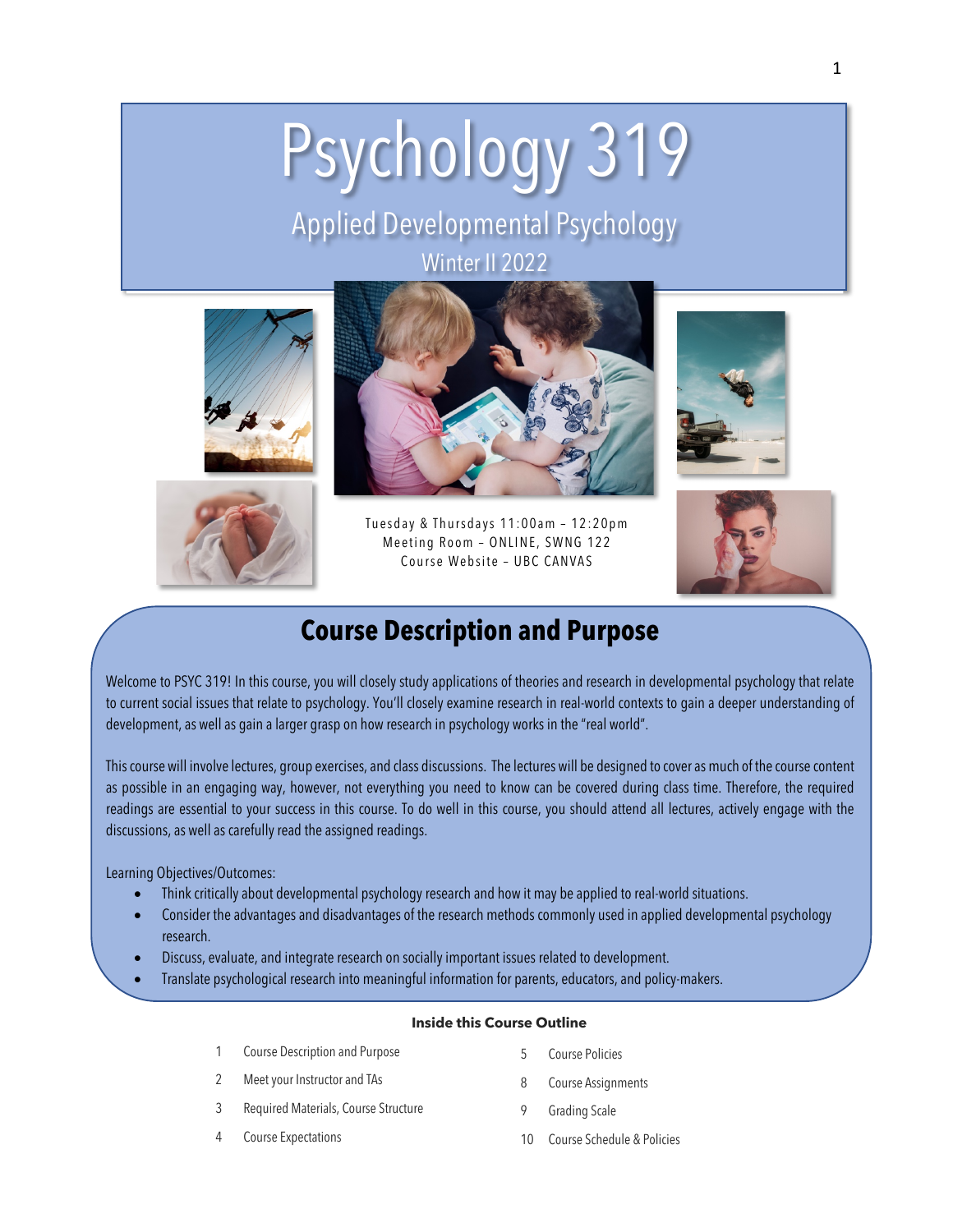### **Meet your Instructor**



Rachel Baitz (she/they) Email: rfalc@mail.ubc.ca Zoom Office Hours: Tuesdays 10am-11am (by appointment)

Rachel in a nutshell: UBC grad, fitness instructor & small business owner, lover of coffee, donuts, music, and cheesy jokes. Currently a PhD candidate at UBC (2022 completion), and her research interests centre around developmental psychology, trauma, and technology use (cybervictimization, cyber dating violence).

She lives, works, and teaches from the unceded Indigenous territories of the Kwantlen, Á,LENENEC ȽTE (WSÁNE ̱ Ć), S'ólh Téméxw (Stó:lō), sc̓əwa**θ**enaɁɬ təməxʷ (Tsawwassen), sq̓əc̓iy̓aɁɬ təməxʷ (Katzie), Semiahmoo, and Coast Salish First Nations.

# **Meet your Teaching Assistants**

#### **Arezoo Shahnaz**



Hello! My name is Arezoo Shahnaz (she/her), and I am a doctoral student in the Clinical Psychology program working with Dr. E David Klonsky. My research focuses on examining the short-term temporal relationship between suicidal thoughts and eating disorder behaviours. As a student in the Clinical program, I have had the opportunity to work with youth experiencing mental health difficulties within a treatment context.

EMAIL: arezoo.shahnaz@psych.ubc.ca OFFICE HOURS: By Appointment

#### **Nathalie Sager**



Hi, I'm Nathalie Sagar (she/her)! I am a doctoral candidate in the school and applied child psychology program. Throughout this degree I have had the opportunity to provide a variety of assessments and supports for children in youth in diverse settings including schools, hospitals, and community clinics! For my dissertation I am researching the experiences of intergenerational mental illness, and the impact of having the same diagnosis of a parent. EMAIL: nathalie.sagar@ubc.ca

OFFICE HOURS: By Appointment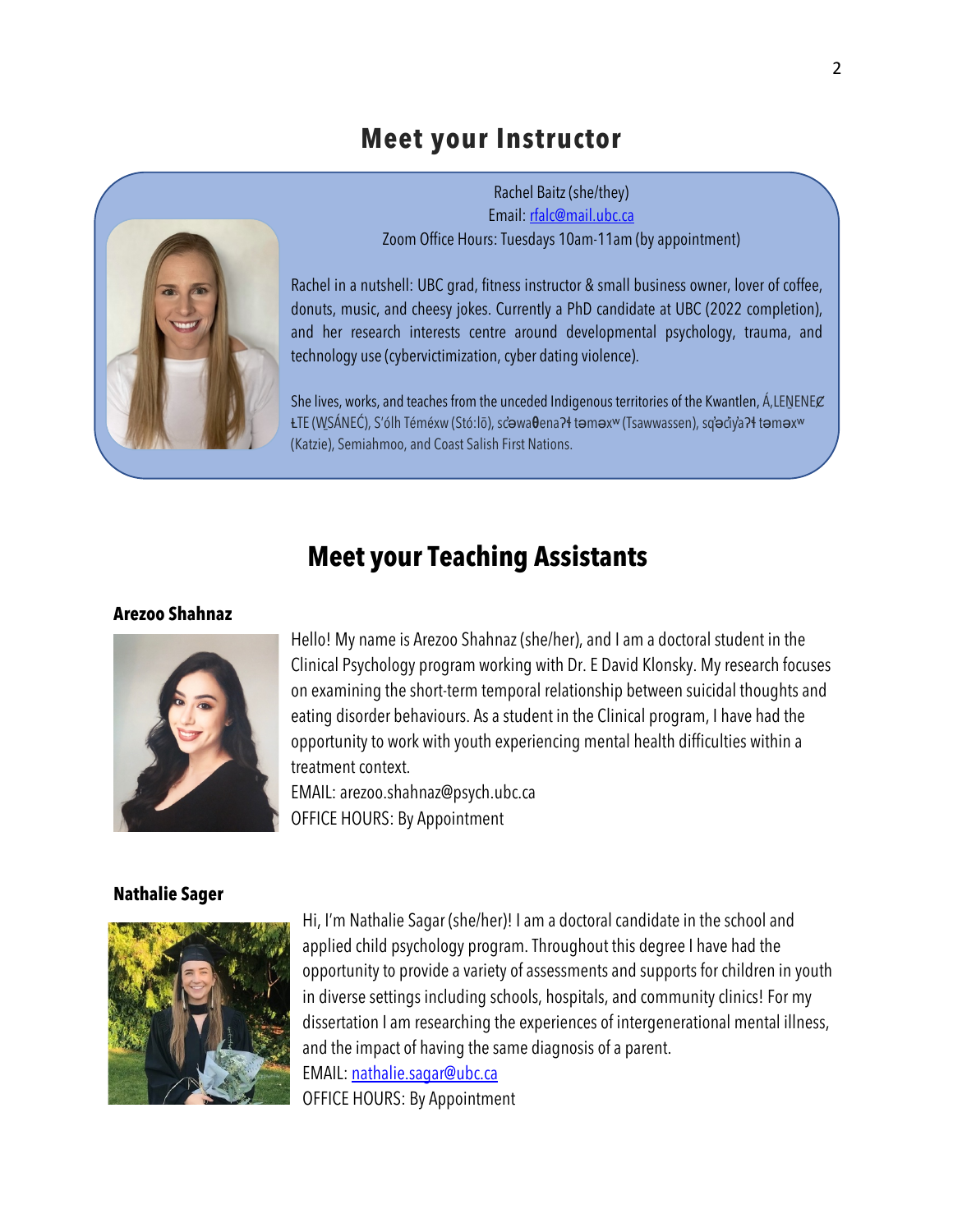# **Required Materials/Resources**

#### CANVAS: www.canvas.ubc.ca

Turn on notifications: Account -> Notifications ->Announcements ->Notify me right away

There are no required *textbooks* for this course! Instead, one required resource (below) will be used. Also, about one reading per class will be assigned and made available on Canvas. Some of these readings are empirical research articles – don't worry if you're not used to reading those yet! For the course, all you'll need is to understand the bigger findings/ideas from the readings (not the methods or results sections).



To register for My Virtual Child, you'll need to purchase it from the bookstore. Once you have your access code from the bookstore, go to http://www.myvirtualchild.com/. On the bottom right, select Register -> Student. On the next page, click "Yes, I have an access code". You may use your name or a pseudonym, but make sure you send the instructor the name you choose for grading purposes. To register your My Virtual Child account with our class, use **ID 29538.** 

## **Course Structure**

Given the current COVID-19 situation, the course structure may change several times across the term! In order to create the most flexibility in learning, class will be held online and in person after February  $7<sup>th</sup>$ :

> TUESDAYS Synchronous Online Class

THURSDAYS Synchronous In-Person Class

# **Expectations**

#### **Student Expectations**

Participation: This course is designed to be experiential and to get the most out of this course, your participation is essential. Jumping in on group discussions in class and on Canvas, actively engaging in class activities, and attending all classes will be necessary for you to do well in this course. If you have any concerns about your participation, you need to reach out to me as soon as possible so that we can make arrangements for your participation.

**Missed Class:** Everything that happens in class is important! If you are absent from a class, it is your responsibility to find out what you missed, including any announcements made or changes to the course timetable. Please buddy with someone in the class so that you have someone to reach out to if you're absent.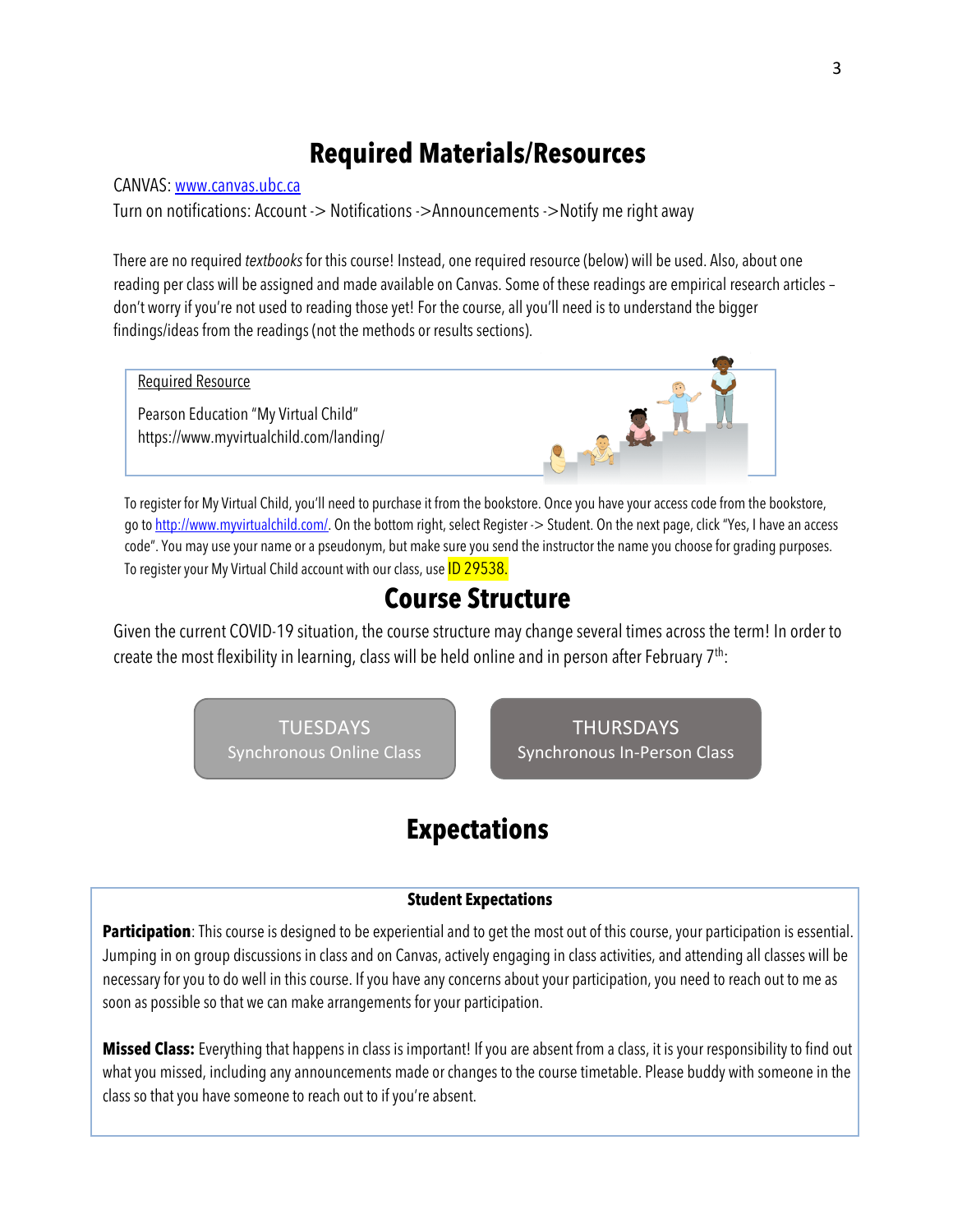#### **Instructor Expectations**

**Caring:** I care about your learning an enormous amount. I want you to do well. My assignments and exams are not meant to "trip you up" or trick you. I want you to show me what you're learning and get you to think, analyze, and learn how to navigate research and think critically. Please know that you can reach out to me at any time to discuss your progress in the course. I'm here to support your learning.

**Engaging:** I will also do everything I can to not only keep the course engaging, but the content interesting, up-to-date, and relevant. Your time is important to me and I want to help you make the most of your time in the course.

**Feedback:** I will do everything I can to make sure you have timely feedback from your assignments and exams. I typically strive to have assignments back within two weeks. If you have any questions about your feedback, reach out to me.

**Available**: Please reach out to me via email if at any time you need extra support in the course.

# **Academic Integrity Policy**

**Psychology Department's Position on Academic Misconduct.** Cheating, plagiarism, and other forms of academic misconduct are very serious concerns of the University, and the Department of Psychology has taken steps to alleviate them. In the first place, the Department has implemented software that can reliably detect cheating on multiple-choice exams by analyzing the patterns of students' responses. In addition, the Department subscribes to TurnItIn – a service designed to detect and deter plagiarism. All materials (term papers, lab reports, etc.) that students submit for grading will be scanned and compared to over 4.5 billion pages of content located on the Internet or in TurnItIn's own proprietary databases. The results of these comparisons are compiled into customized "Originality Reports" containing several sensitive measures of plagiarism; instructors receive copies of these reports for every student in their class.

In all cases of suspected academic misconduct the parties involved will be pursued to the fullest extent dictated by the guidelines of the University. Strong evidence of cheating or plagiarism may result in a zero credit for the work in question. According to the University Act (section 61), the President of UBC has the right to impose harsher penalties including (but not limited to) a failing grade for the course, suspension from the University, cancellation of scholarships, or a notation added to a student's transcript.

All graded work in this course, unless otherwise specified, is to be original work done independently by individuals. If you have any questions as to whether or not what you are doing is even a borderline case of academic misconduct, please consult your instructor. For details on pertinent University policies and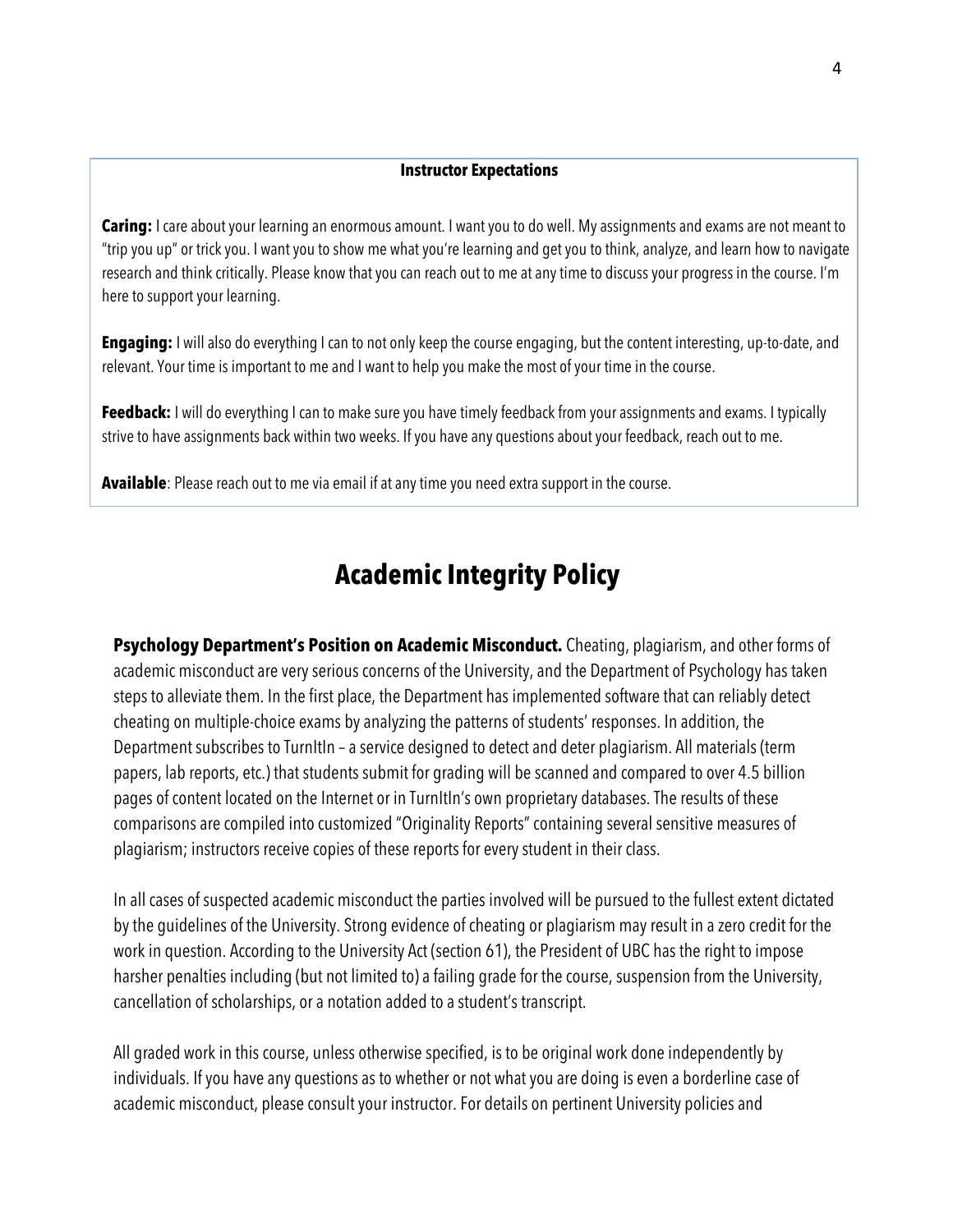procedures, please see Chapter 5 in the UBC Calendar (http://students.ubc.ca/calendar) and read the University's Policy 69 (available at http:/www.universitycounsel.ubc.ca/policies/policy69.html).

**Plagiarism**. Plagiarism is defined as "where an individual submits or presents the oral or written work of another person as his or her own." It is always essential to reference the work that you generate ideas from. If you're not sure whether or not to reference something – always reference! Sometimes it's difficult to figure out how to reference something. There are resources to help you!

In Psychology, we use APA citation style to indicate our sources. Useful guides to APA style can be found at: https://guides.library.ubc.ca/apacitationstyle and https://owl.purdue.edu/owl/research\_and\_citation /apa\_style/apa\_style\_introduction.html.

Direct quotations from sources are discouraged. Instead, paraphrase ideas into your own words, while citing the original source of those ideas. If you have questions on citing or what may constitute plagiarism, please discuss with Rachel/TAs *before* you submit any work.

**UBC's Values and Policies.** UBC provides resources to support student learning and to maintain healthy lifestyles but recognizes that sometimes crises arise and so there are additional resources to access including those for survivors of sexual violence. UBC values respect for the person and ideas of all members of the academic community. Harassment and discrimination are not tolerated nor is suppression of academic freedom. UBC provides appropriate accommodation for students with disabilities and for religious and cultural observances. UBC values academic honesty and students are expected to acknowledge the ideas generated by others and to uphold the highest academic standards in all of their actions. Details of the policies and how to access support are available here (https://senate.ubc.ca/policiesresources-support-student-success ).

**Diversity and Inclusiveness.** Everyone belongs in this classroom. As a group, we will all aim to be inclusive of gender identity, gender expression, sex, race, ethnicity, socioeconomic background, sexual orientation, political and religious affiliation, ability, health, and age (not an exhaustive list!). There will be times that students, instructors, visitors, readings, or other materials used in class may raise controversial and/or sensitive topics. Respectful and productive discussion around these issues is paramount. Everyone should feel safe to explore ideas without fear of judgement. If at any time you feel offended, threatened, or alienated by anything occurring within class, please let myself or a TA know as soon as possible. I strive to live up to the highest standards of inclusiveness. I welcome any and all feedback you may have for me, particularly as it relates to how inclusive you feel in the course.

**COURSE CONTENT WARNING**: This course will cover sensitive subjects. Topics covered include, but are not limited to: child abuse, sexuality, pornography and masturbation, substance use, dating violence, and gender and identity. Sensitive subjects will be handled with the utmost care. If you find that any of the content from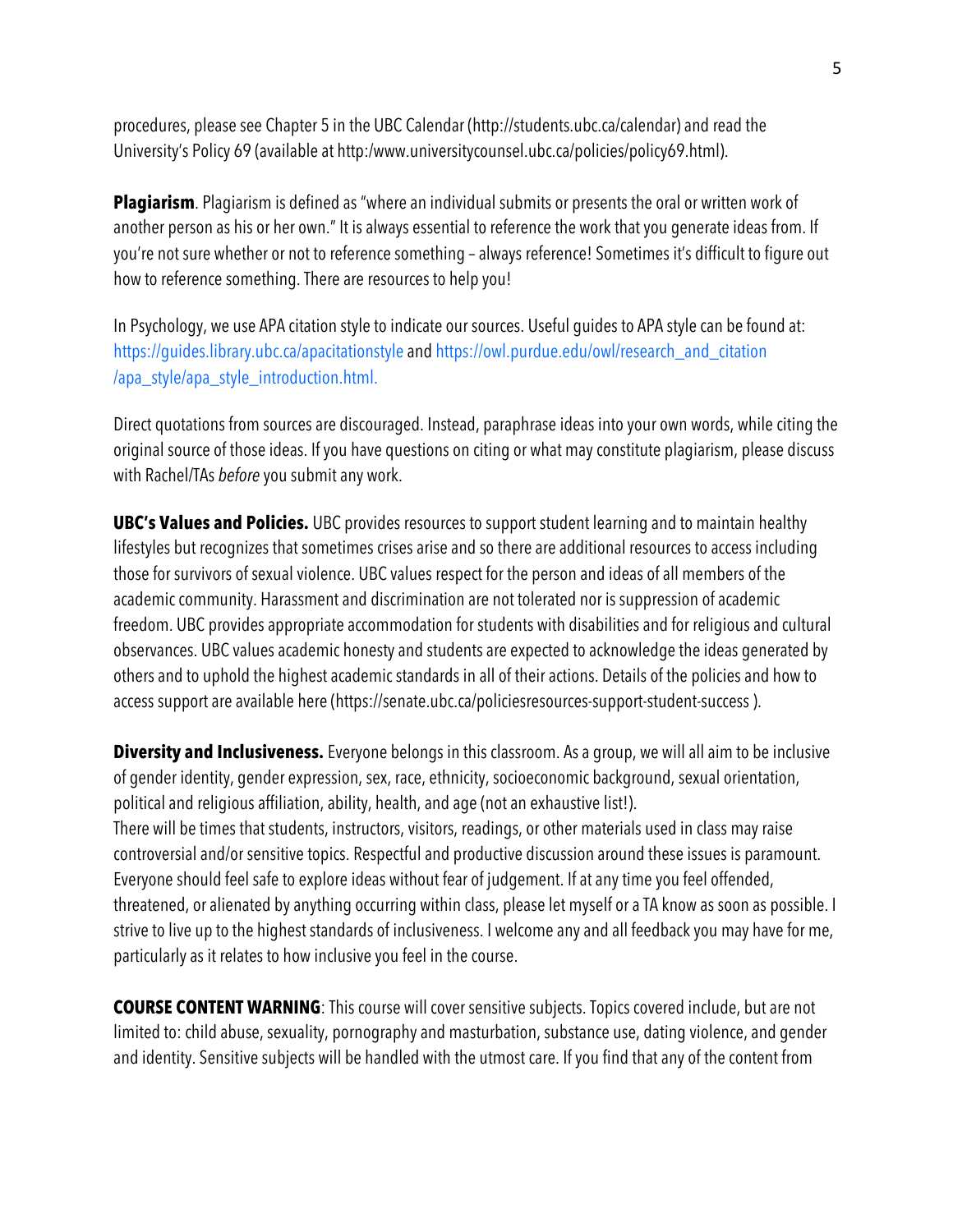class is causing you distress, please call 1-844-741-6389 (toll free) or visit https://students.ubc.ca/health/counselling-services.

**SUBJECT POOL EXTRA-CREDIT POINTS**. One way to learn more about psychology is to be a participant in ongoing research projects. You may earn up to 3 points of credit toward your course grade by participating in studies that are posted on https://ubc-psych.sona-systems.com. Please register in this online system by end of the first month of class. You can also earn your first half hour of credit by completing pretesting survey that will make you eligible for a wider variety of studies. Please note that in a given term, you can earn no more than one hour of credit for online studies (not including the pretesting).

As an alternative to participating in studies, you may choose to complete library writing projects, in which you read and summarize a research article; each article summary counts as one hour of research participation. More information about this option can be found at: http://www.psych.ubc.ca/resguide.psy. All of your credits for study participation or the library option will be added to your final course grade, after any scaling that may have been applied.

# **COVID-19 AND CLASS**

With the rise of the Omicron variant, things this term are likely to change rapidly. It's important to me that you take care of yourself first.

**If you are sick:** it is important that you stay home – no matter what you think you may be sick with (e.g. cold, flu, other illness). You can complete a self-assessment for COVID-19 symptoms if needed. There is no penalty for missing synchronous learning work (e.g., because of caregiving, illness, or required isolation) if it is made up in another way.

**"What will happen if the Teaching Team experiences a personal emergency?**" It is possible that I or a TA will experience a personal emergency during this course. I will communicate with you immediately and as often as I can, using course emails and/or the Announcements feature in Canvas. We will invite you to continue as much as possible with the scheduled learning activities, and we will communicate with you any modifications (e.g., to availability, timeliness of feedback) that are impacted. We will ask for your patience, flexibility, and compassion, as well as continued dedication to your and classmates' learning during that time."

# **Academic Resources**

We participate in the Early Alert program, which helps us support students who are facing difficulties that are interfering with school. For answers to frequently asked questions regarding the Early Alert program, please visit: https://facultystaff.students.ubc.ca/systems- tools/early-alert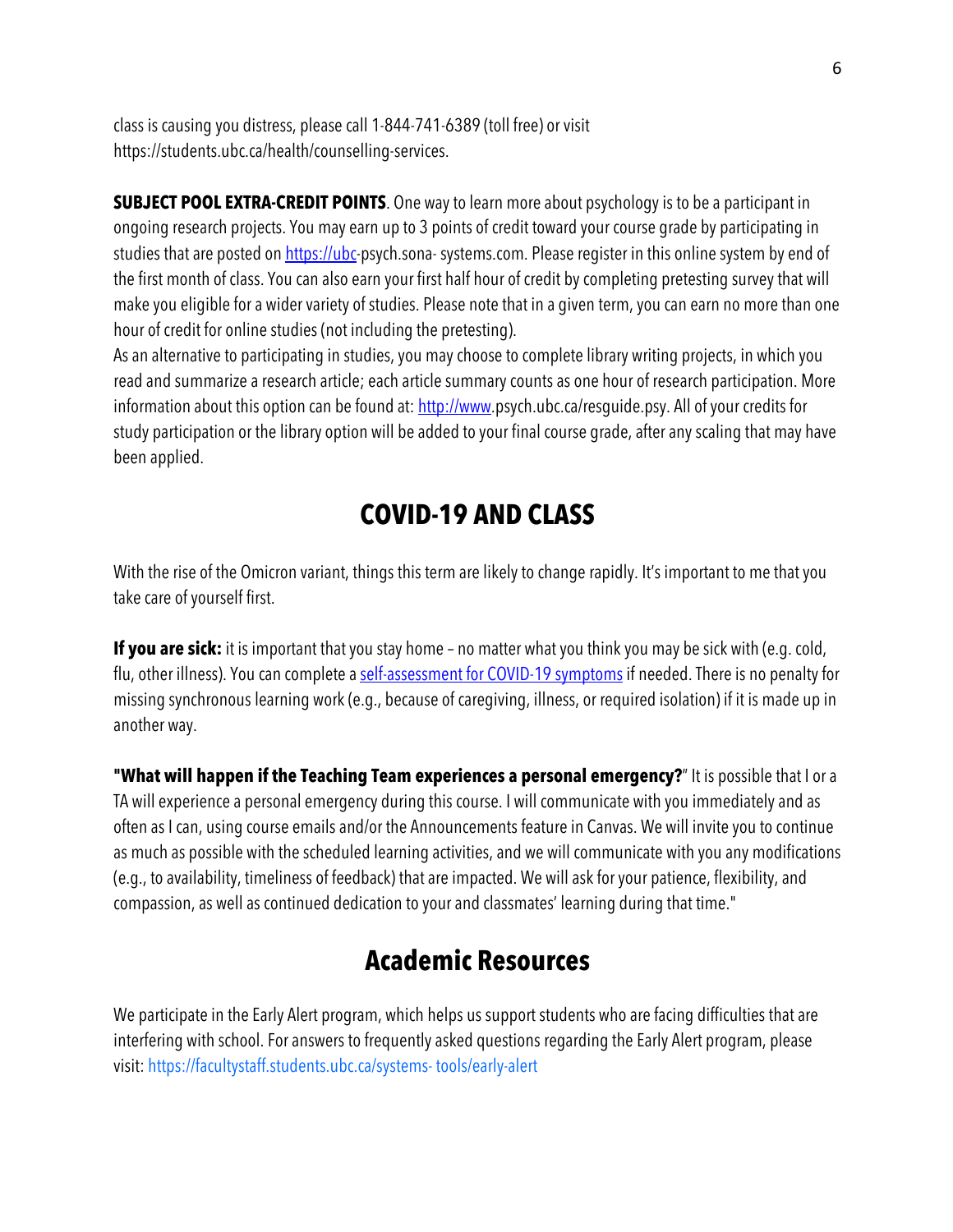UBC Academic Regulations: http://www.calendar.ubc.ca/Vancouver/index .cfm?tree=3,0,0,0 Information on UBC regulations, including academic concession and accommodation.

UBC Learning Commons: http://learningcommons.ubc.ca/ Offers a variety of learning and research sources for students, including tutoring, writing support, and many other links to academic resources.

Centre for Accessibility: http://students.ubc.ca/about/access or 604- 822-5844. Provides accommodations for students living with physical, mental, and/or learning disabilities.

# **Wellness Resources**

Campus Lightbox: campuslightbox.ca A student-created website noting many of the mental health support resources available to UBC students.

The Kaleidoscope: http://the- kaleidoscope.com/ A confidential peer-run mental health support group.

UBC Counselling Services: https://students.ubc.ca/health/counselling- services or 604-822-3811. Offers a variety of resources to help you maintain your mental health while in school, including individual and group counselling.

AMS Peer Support: https://www.ams.ubc.ca/student- services/peer-support/ Provides free, confidential, one-on-one peer support for UBC students and staff facing a wide variety of challenges.

Student Health Services: https://students.ubc.ca/health/student- health-service or 604-822-7011. Provides students with a variety of healthcare related services to help you maintain your health. Access to doctors and registered nurses.

Mental Health Awareness Club: http://blogs.ubc.ca/ubcmhac/ A club that offers opportunities to speak about mental health, and strives to promote mental health awareness throughout the UBC community.

AMS Food Bank: http://www.ams.ubc.ca/services/food-bank/ If you are in a financial emergency, the AMS food bank can provide you with a food bag. You are able to use the service for up to 16 times per term.

BC Crisis Center: http://www.crisiscentre.bc.ca/ or 604-872-3311. Non-profit, volunteer-driven organization that provides emotional support to youth, adults, and seniors in crisis in BC. Crisis line available 24/7.

Distress Line: 1-800-Suicide (784-2433). If you are in distress or are worried about someone in distress who may hurt themselves, call 1- 800-SUICIDE 24 hours a day.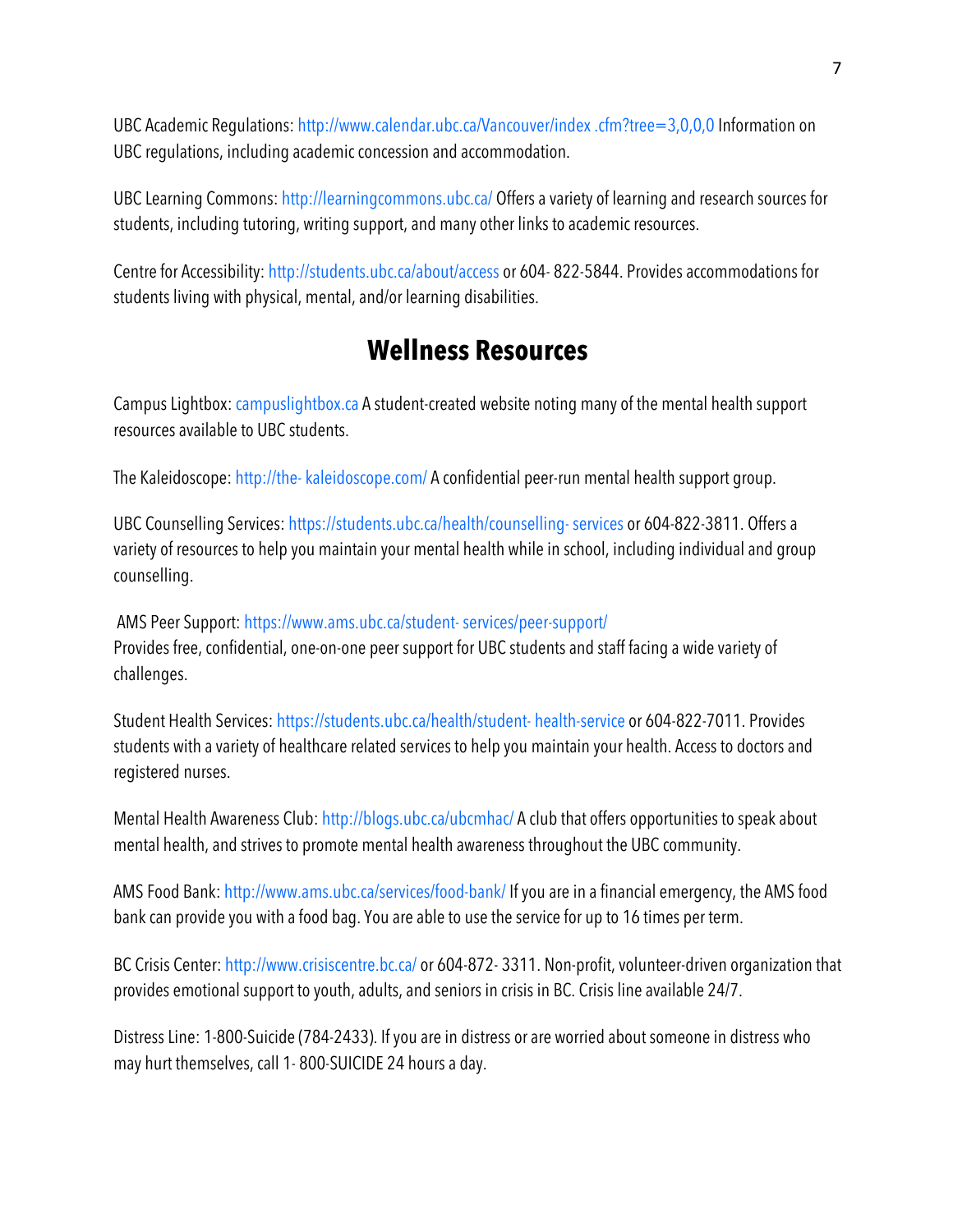# **Course Assignments**

# **Exams 2 @ 15% each**

### **Final Exam 30% 60%**

Midterms 1 and 2 will be non-cumulative. Final exam will be cumulative, with emphasis on the final units in the course. Exams will contain both Multiple choice and Short Answer format questions. See course schedule for exam dates.

> MIDTERM 1: Units 1- 2 MIDTERM 2: Units 3 - 4 FINAL EXAM: 30% UNITS 1-4, 70% UNIT - 5

#### **Social Media Post 10%**

• For this assignment, you will create a social media post. You may work on your own or with up to 4 classmates. Further information will be provided in separate document. See course schedule for due dates.

#### **My Virtual Child 20%**

• You will need to register for Pearson's "My Virtual Child" (information available on page 3 of this syllabus). This is an online learning module. Throughout the term, you will "raise" a virtual child, and at 5 timepoints throughout the course, answer very short questions about their development. See course schedule for due dates.

To register for My Virtual Child, please go to https://www.myvirtualchild.com/landing/. Create an account with ID 29538. More information available on page 3 of this syllabus.

#### **Class Contribution & Engagement 10%**

- Engagement in class discussions
- Engagement in Canvas Discussion Boards (1 post per Unit)
	- $\circ$  1 thoughtful post/per UNIT, around 150 words, quality over quantity.
	- o Use at least 1 academic reference per post, include in-body reference and reference at the end
	- $\circ$  You'll be broken up into groups of  $\sim$  30 people for discussions

**MISSED EXAMS**: Life happens! If you are unable to take a midterm exam (for any reason), you may have the weight for that exam moved to the cumulative final. You may only do this for one exam. To do this, please alert me ahead of the exam you will be missing as we cannot reweigh marks from exams already completed. If you are unable to write the final exam, you must contact your faculty's advising office as soon as possible to apply for Academic Concession.

**LATE ASSIGNMENTS:** Get started on assignments as early as possible! A "late" assignment is any assignment that is turned in AFTER the due date and time. Given the uncertainty of this semester, we will grant a 4-day extension on ALL assignment deadlines with no penalty to your grade (this DOES NOT include midterms or **exams).** All assignments must be submitted electronically via Canvas. If you need a further extension on an assignment, you will need to apply for an academic concession with your faculty's advising office.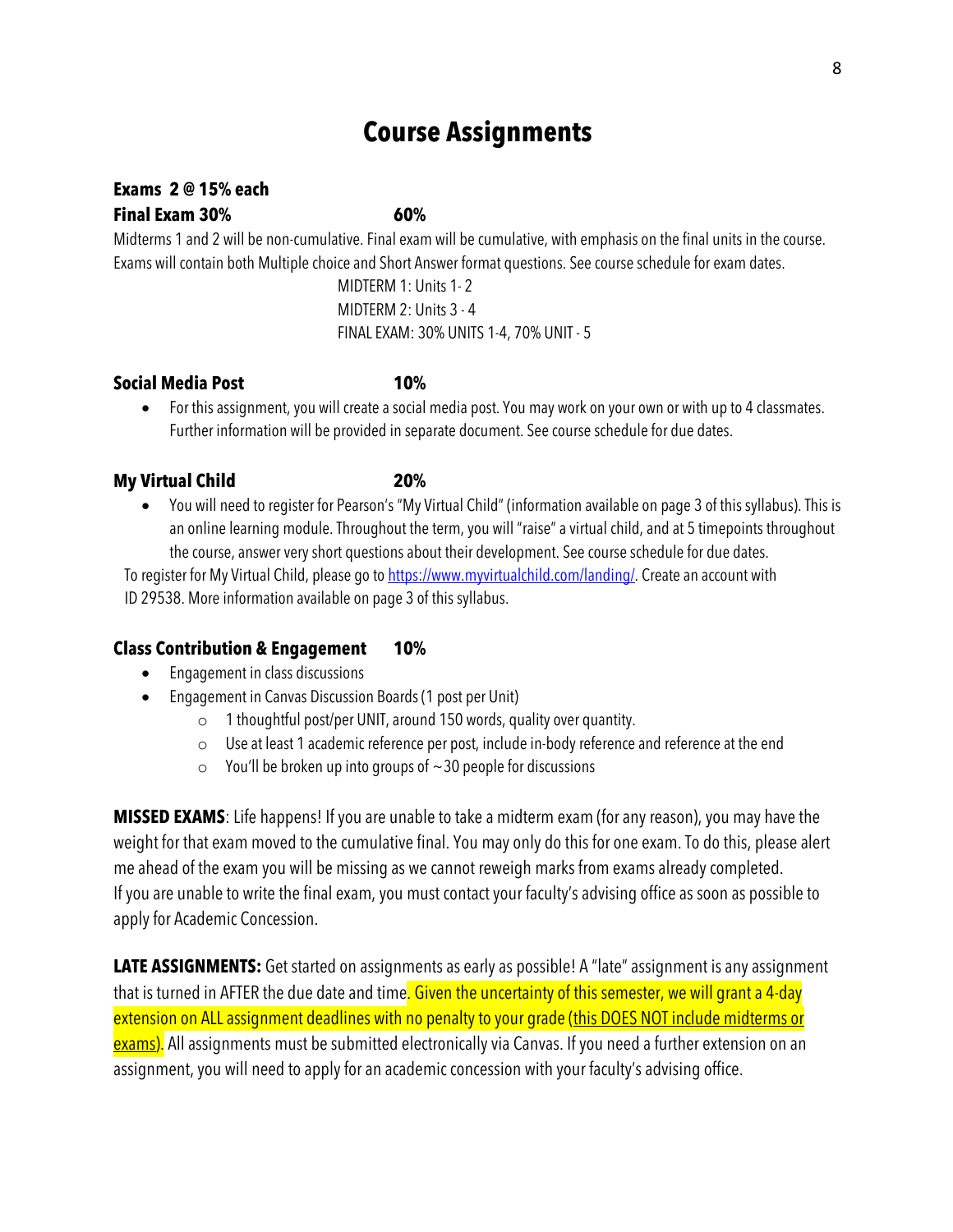#### **Psychology Department Grading Policy**

In order to reduce grade inflation and maintain equity across multiple course sections, all psychology courses are required to comply with departmental norms regarding grade distributions. The average grade in 100- and 200-level Psychology classes will be 72 for an exceptionally strong class, 70 for an average class, and 68 for a weak class, with a standard deviation of 14. The corresponding figures for 300- and 400-level classes will be 75, 73, and 71, with a standard deviation of 13. Scaling may be used in order to comply with these norms; grades may be scaled up or down as necessary by the professor or department. Scaling may be used in order to comply with these norms, and grades may be scaled up or down as necessary by an instructor or the department.

| <b>Class</b><br><b>Performance</b> | Mean | SD  |
|------------------------------------|------|-----|
| <b>Strong Class</b>                | 75%  | 13% |
| <b>Average Class</b>               | 73%  | 13% |
| <b>Weak Class</b>                  | 71%  | 13% |

Grades are not official until they appear on a student's academic record. You will receive both a percent and a letter grade for this course. At UBC, they convert according to the key below:

| Grade | <b>Grade Points</b> | <b>Definition</b>                 | <b>Percent Equivalent</b> |
|-------|---------------------|-----------------------------------|---------------------------|
| $A+$  | 4.33                | <b>Exceptional Achievement</b>    | $90 - 100$                |
| A     | 4.00                | <b>Outstanding Achievement</b>    | $85 - 89$                 |
| A-    | 3.67                | <b>Excellent Achievement</b>      | $80 - 84$                 |
| B+    | 3.33                | Very Good Achievement             | $76 - 79$                 |
| B     | 3.00                | Good Achievement                  | $72 - 75$                 |
| B-    | 2.67                | Good Achievement                  | $68 - 71$                 |
| $C+$  | 2.33                | Satisfactory Achievement          | $64 - 67$                 |
| С     | 2.00                | Satisfactory Achievement          | $60 - 63$                 |
| C-    | 1.67                | <b>Marginal Achievement</b>       | $55 - 59$                 |
| D     | 1.00                | Minimal Achievement.              | 50-54                     |
| F     | 0.00                | <b>Unsatisfactory Achievement</b> | $<$ 49                    |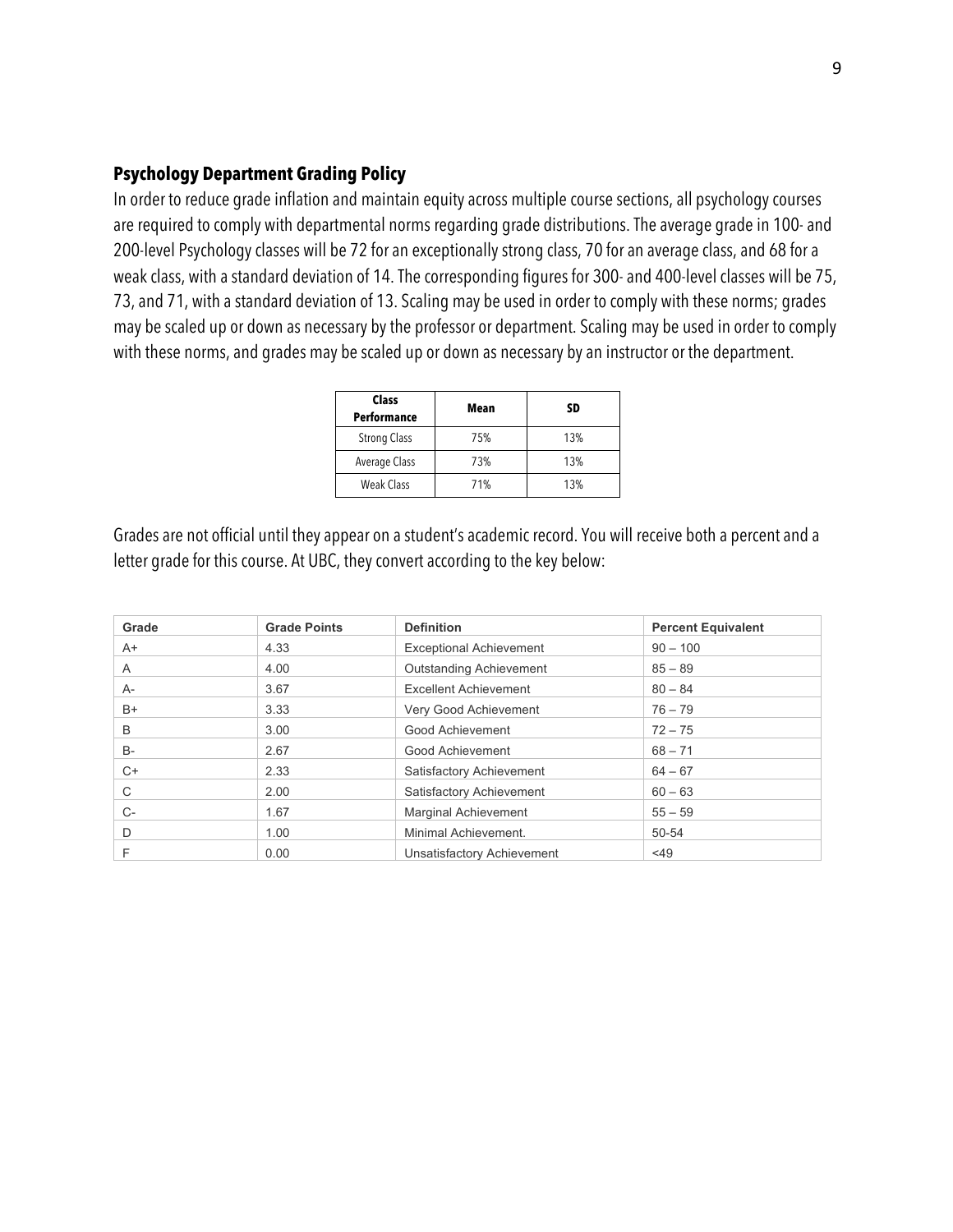# **Course Schedule**

| Unit           | <b>Dates</b>                 | <b>Topic</b>                                           | <b>Readings</b>                                                                                                                                            | <b>Due Dates</b>                                                        |
|----------------|------------------------------|--------------------------------------------------------|------------------------------------------------------------------------------------------------------------------------------------------------------------|-------------------------------------------------------------------------|
| $\mathbf{1}$   | January 18<br><b>Online</b>  | What is Applied<br>Developmental<br>Psychology?        | No readings.                                                                                                                                               |                                                                         |
| $\mathbf{1}$   | January 20<br><b>Online</b>  | <b>Studying Applied</b><br>Developmental<br>Psychology | Siegler et al. (2018). Methods for<br>Studying Child Development.                                                                                          |                                                                         |
| $\overline{2}$ | January 25<br>Online         | <b>Risks</b>                                           | Felitti et al., 1998. The Adverse<br>Childhood Experiences (ACE)<br>study                                                                                  |                                                                         |
| $\overline{2}$ | January 27<br>Online         | Resilience                                             | Luthar, Sawyer, & Brown. (2006).<br>Conceptual Issues in Studies of<br>Resilience.                                                                         | My Virtual Child<br>question set 1 due<br>8 Months Old<br>*DUE JAN 28th |
| $\overline{2}$ | February 1<br><b>Online</b>  | Resilience - Attachment                                | Khan et al. (2020). Development<br>and Change in Attachment                                                                                                |                                                                         |
| $\overline{2}$ | February 3<br><b>Online</b>  | Resilience - Adult<br>Attachment                       | Del Guidice (2011). Sex<br>Differences in Romantic<br>Attachment: A Meta Analysis                                                                          |                                                                         |
|                | February 8<br>Online         | CATCH UP/MIDTERM<br><b>REVIEW</b>                      | No readings.                                                                                                                                               | My Virtual Child<br>question set 2 due<br>3 Years Old                   |
|                | February 10<br><b>ONLINE</b> | MIDTERM 1                                              |                                                                                                                                                            | Midterm 1                                                               |
| 3              | February 15<br><b>Online</b> | Gender                                                 | Olson & Gülogöz (2017). Early<br>Finding From the TransYouth<br>Project                                                                                    |                                                                         |
| 3              | February 17<br><b>ONLINE</b> | Pornography                                            | Bothe, et al. (2020). A Large-Scale<br>Comparison of Canadian<br>Sexual/Gender Minority and<br>Heterosexual                                                |                                                                         |
|                | February 22                  | <b>Midterm Break</b>                                   |                                                                                                                                                            |                                                                         |
|                | February 24                  | <b>Midterm Break</b>                                   |                                                                                                                                                            |                                                                         |
| 3              | March 1<br><b>Online</b>     | Sexting                                                | Gamez-Guadix, & de Santisteban.<br>(2018). "Sex Pics?": Longitudinal<br><b>Predictors of Sexting Among</b><br>Adolescents                                  | My Virtual Child<br>question set 3 due<br>6 Years Old                   |
| 4              | March 3<br><b>ONLINE</b>     | Social Media & Mental<br>Health                        | Coyne et al. (2020). Does time<br>spent using social media impact<br>mental health? An eight year<br>longitudinal study                                    |                                                                         |
| 4              | March 8<br><b>Online</b>     | <b>TECH GUEST LECTURE</b>                              | Parent, Bond, & Shapka (2021).<br>Smartphones as attachment<br>targets: An attachment theory<br>framework for understanding<br>problematic smartphone use. |                                                                         |